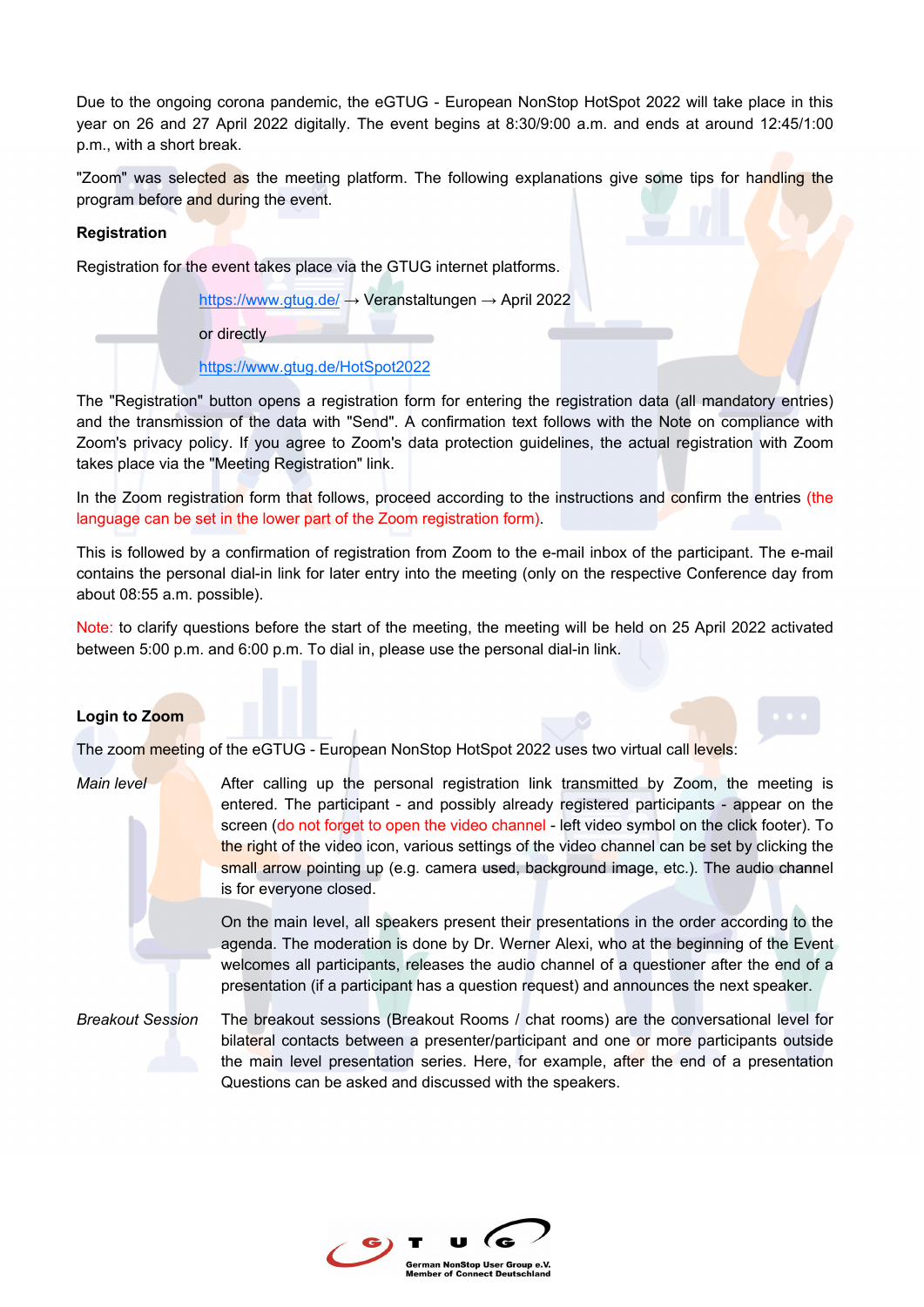A breakout session is directly assigned to each presentation. The individual sessions (Breakout Rooms / chat rooms) have different names according to their task (always shown in green in the following text). the Calling up the individual breakout sessions is described below. Companies are a special case comforte AG and Network Technologies International, Inc. Both companies have a breakout session available throughout the event (i.e. not just for a limited time after a presentation).

The following breakout sessions (rooms) are available:

| <b>Breakout Session Agenda:</b> | is the daily agenda. |  |
|---------------------------------|----------------------|--|
|                                 |                      |  |

Breakout Session Speaker: Speakers can contact the moderator Dr. Werner Alexi for a possible vote.

Breakout Sessions Q&A xxxxxxx: each presentation is assigned a session, which the speaker has a limited time for questions after the end of his presentation participant is available. xxxxxx is usually the name of the speaker or the company name in the case of comforte and NTI. In addition to the speaker, of course, the questioner must also among the participants of the session to join the discussion.

## **Handling of the different functions of Zoom**

The following descriptions refer to the icons of the zoom footer and are only brief Instructions for using these icons. They are described in order from left to right.

| Mute                 | Closing and opening the voice connection. Is not relevant for this meeting, as the<br>moderator opens the microphone centrally if necessary. Warning: should the audio<br>connection is used when exiting a breakout session Audio connection is closed and must<br>therefore be reopened again and again.                                                                                                           |
|----------------------|----------------------------------------------------------------------------------------------------------------------------------------------------------------------------------------------------------------------------------------------------------------------------------------------------------------------------------------------------------------------------------------------------------------------|
| Start Video          | Close and open the video connection.                                                                                                                                                                                                                                                                                                                                                                                 |
| Security             | Not relevant for this meeting.                                                                                                                                                                                                                                                                                                                                                                                       |
| Participants         | The number of participants is shown. Another person can be invited to the meeting via<br>the small arrow pointing upwards (via contact or E-mail).                                                                                                                                                                                                                                                                   |
| Chat                 | The function allows information to be exchanged with other <b>participants</b> (or all<br>participants) are exchanged. It should be noted here that this can only be done with<br>Participants who are in the main level or the same breakout session is possible.                                                                                                                                                   |
| Start screen         | This function unlocks your own home screen. Zoom only runs in the background. All<br>functions of the home screen are available; e.g. a presentation can be started and is then<br>visible to all participants. The return to zoom is via the red "Stop" button in the top line of<br>the home screen.                                                                                                               |
| Record               | Ability to record the meeting.                                                                                                                                                                                                                                                                                                                                                                                       |
| <b>Beakout Rooms</b> | A breakout session can be entered via the function. This is the Session for displaying the<br>"Agenda", the session "Speaker" for voting between speaker and moderator and the<br>"Q&A sessions" on the presentations.                                                                                                                                                                                               |
| Reactions            | A participant can use the function to post a question. The selected icon appears in the<br>top left of the screen. The moderator unlocks the questioner's microphone. This function<br>is only possible during a speaker's presentation. When the presentation is over, the<br>opportunity to communicate with the speaker via the breakout session assigned to the<br>presentation is given "Q&A Sessions xxxxxxx". |

The entire meeting or a breakout session can be exited using the red/blue button at the bottom right. When changing from one breakout session to another, this can be done directly using the "Breakout Session" function.